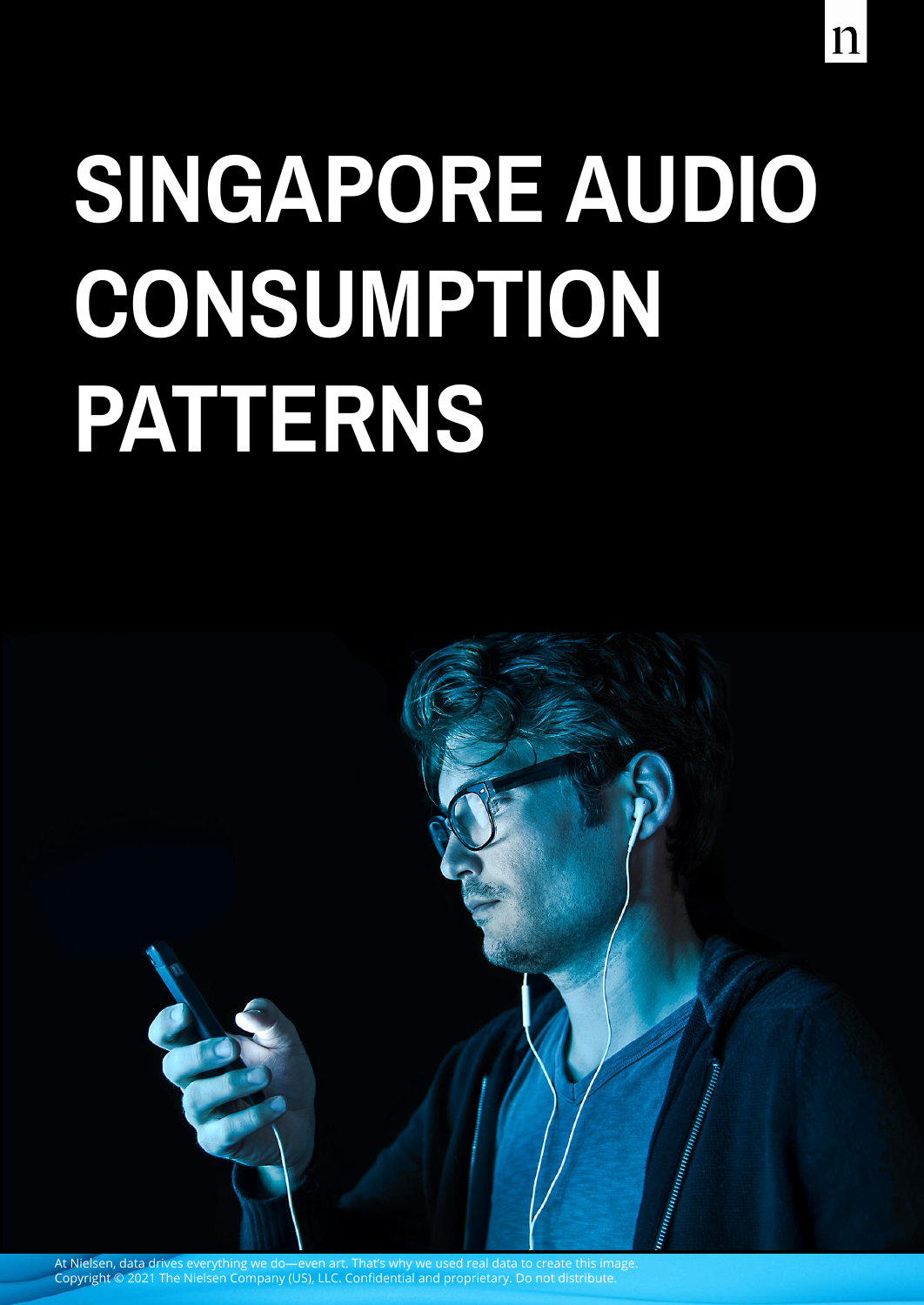# **RADIO CONSUMPTION PATTERNS**

### GEN X AND BABY BOOMERS TUNE IN TO RADIO ALMOST ON A DAILY BASIS AND ON AVERAGE FOR A LONGER PERIOD OF TIME



\*Radio listening refers to tuning into local radio stations, either via traditional or digital platforms

\*\*Gen Z refers to Singapore adults aged 15-24, Gen Y refers to Singapore adults aged 25-39, Gen X refers to Singapore adults aged 40-54, Baby Boomers refers to Singapore adults aged 55 and above

\*\*\*Time Spent Listening is calculated by combining listeners responses based on their weekday and weekend listening

### **BEYOND AUDIO ENTERTAINMENT, RADIO IS A PLATFORM FOR NEWS AND INFORMATION**

#### **TOP 5 REASONS PEOPLE LISTEN TO RADIO**

(among past 1 month radio listeners)



**GOOD ENTERTAINMENT VALUE**



**PROVIDES USEFUL INFORMATION**



**RADIO IS IMPORTANT IN MY LIFE**



**TRUSTED SOURCE OF INFORMATION**



**GOOD FOR FINDING OUT WHAT'S NEW**

Source: Nielsen Singapore Consumer Media View 2020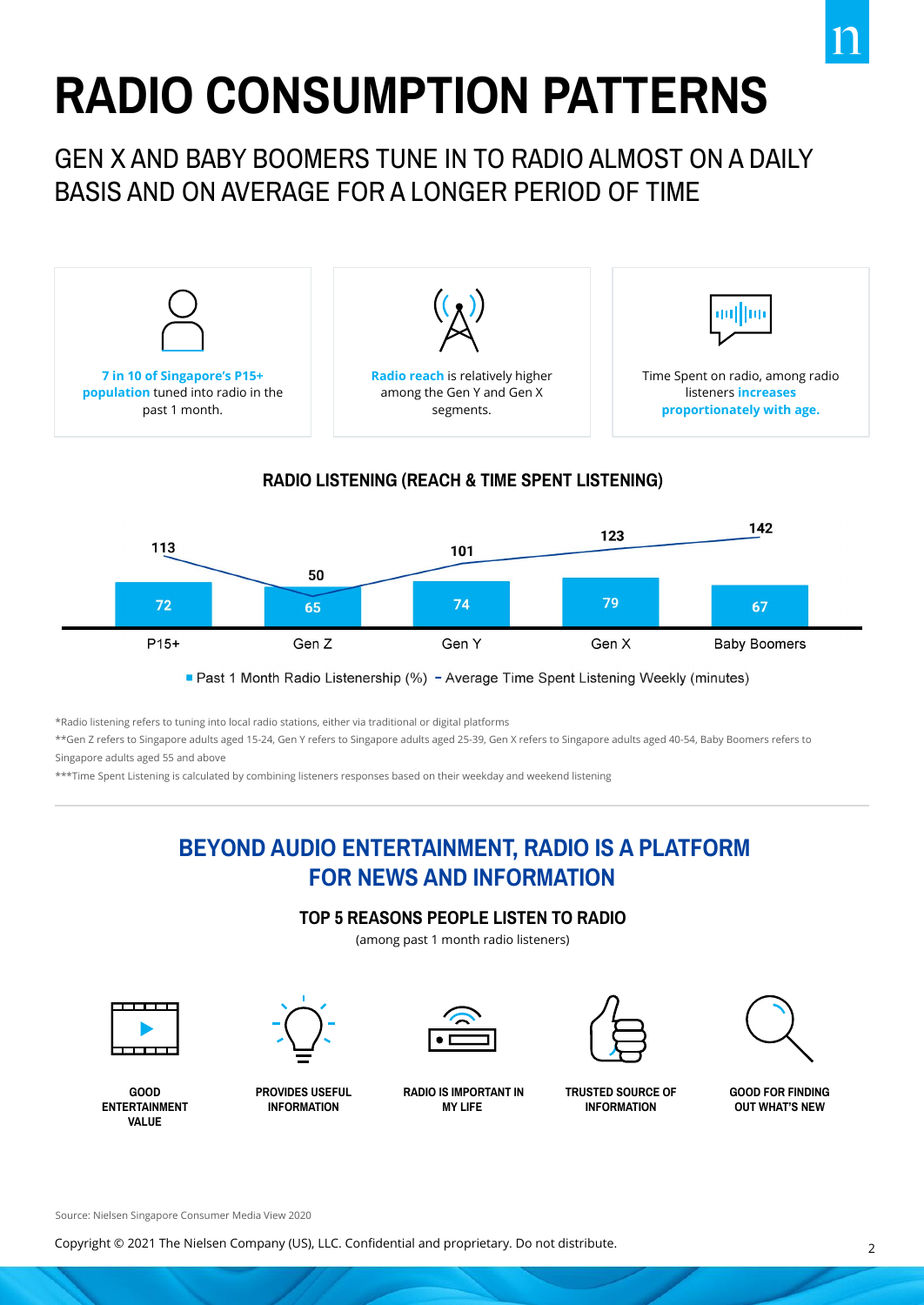# **RADIO ADS REVENUE BOUNCED BACK AFTER BEING HIT BY THE PANDEMIC**

With the progression of the cases (more than 50,000 COVID-19 cases on first half of 2020) Circuit Breaker was implemented in effect from the 7th of April and various economy sectors were closed down. The impact on ad spend landscape gets accentuated as reflected to the drop of ad spend in Q2 2020. Multiple retail outlets like Harvey Norman, Courts, Gain City and other department stores were reducing their ad spend across media advertising platforms including radio.

With the eased measures and phased reopening of the market, ad spend numbers start to revive for previously-hit categories, like beauty/fitness services and retail, furnishing/electrical stores & brands. With the launch of SingapoRediscovers vouchers in December 2020, Travel & Tourism category (i.e. from Singapore Tourism Board, Royal Caribbean, etc.) slowly start to make a come-back.

### **RADIO AD SPEND Q1 2020 - Q1 2021 BY QUARTER**



Source: Nielsen Singapore Ad Intel

Media Type: Radio, Data period: Q1 2020 - Q1 2021, Metrics: advertising spend in SGD, in millions.

### **RADIO TOP CATEGORY AD SPEND: Q1 2021**

\*Category coverage / definition please refer to Appendix



Source: Nielsen Singapore Ad Intel

Media Type: Radio, Data period: Q1 2021, Metrics: top ranking categories by total advertising spend.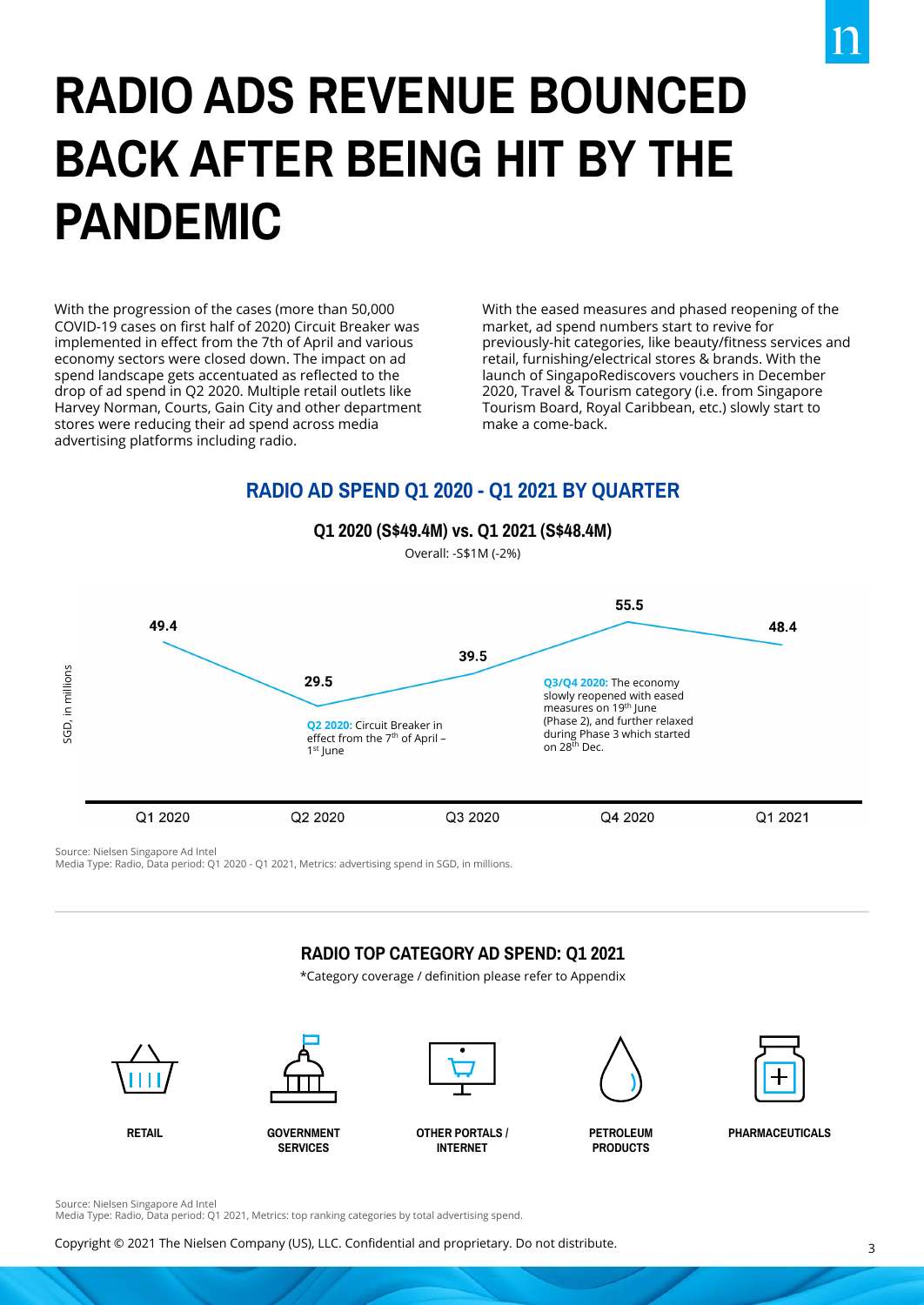# **WHO ARE DIGITAL LISTENERS AND HOW LONG DO THEY LISTEN TO DIGITAL RADIO**

### **PAST 1 MONTH RADIO LISTENERS WHO...**



**RADIO LISTENING PREDOMINANTLY VIA FM RECEIVER. GEN X AND GEN Y SEGMENTS ACCOUNT FOR 80% OF DIGITAL LISTENERS**

### **FOCUSING ON OUR PAST 1 MONTH DIGITAL RADIO LISTENERS...**



\*Digital radio listeners refer to those who listen to radio stations via apps/websites

\*\*Time Spent Listening is calculated by combining listeners responses based on their weekday and weekend listening Source: Nielsen Singapore Consumer Media View 2020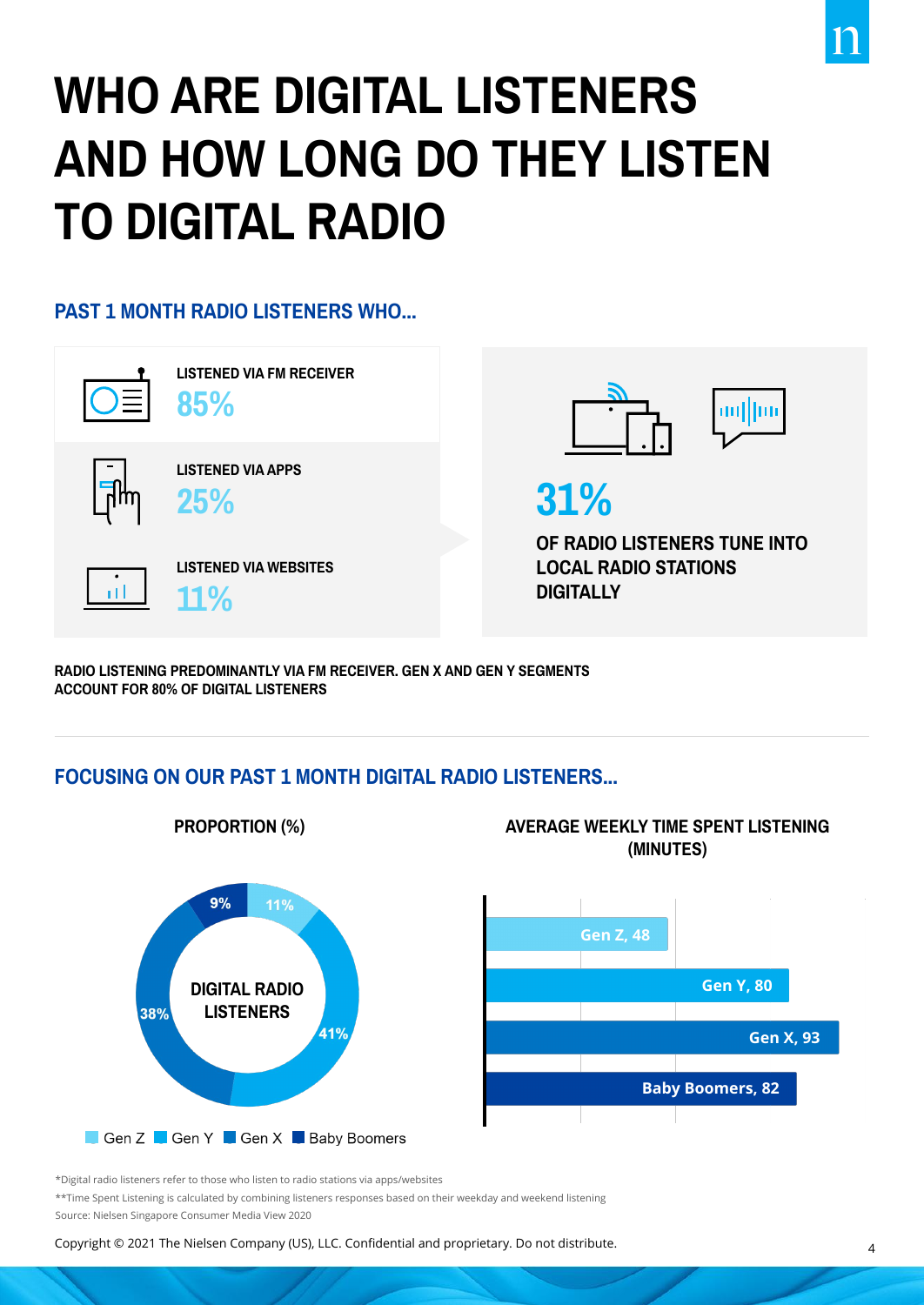## **YOUNGER SEGMENTS ESPECIALLY GEN Z TEND TO…**

### **INCLUDE NON-RADIO AUDIO SOURCES IN THEIR LISTENING REPERTOIRE**

#### **PAST 1 MONTH LISTENERSHIP TO NON-RADIO AUDIO SOURCES (%)**



Source: Nielsen Singapore Consumer Media View 2020

**1**

**OTHER AUDIO SOURCES REFER TO PLATFORMS (ACCESSED VIA INTERNET) WHICH ALLOW DOWNLOADING/STREAMING OF MUSIC (I.E. SPOTIFY, YOUTUBE, APPLE MUSIC, AUDIOBOOKS) OR OFFLINE SUCH AS MUSIC VIA CDS, DOWNLOADED SONGS**

#### **FOCUSING ON OUR PART 2 MONTH DIGITAL RADIO LISTENERS. 2 USE TOP PLATFORMS SUCH AS YOUTUBE AND SPOTIFY FOR MUSIC STREAMING**



Among Gen Z and Gen Y segments, at least **7 in 10** tuned in to either YouTube or Spotify in the past month.

For younger and future generations who will be increasing digitally savvy, competition for their share of time will be highly competitive within the audio space with multiple options and audio format available to them.

Source: Nielsen Singapore Consumer Media View 2020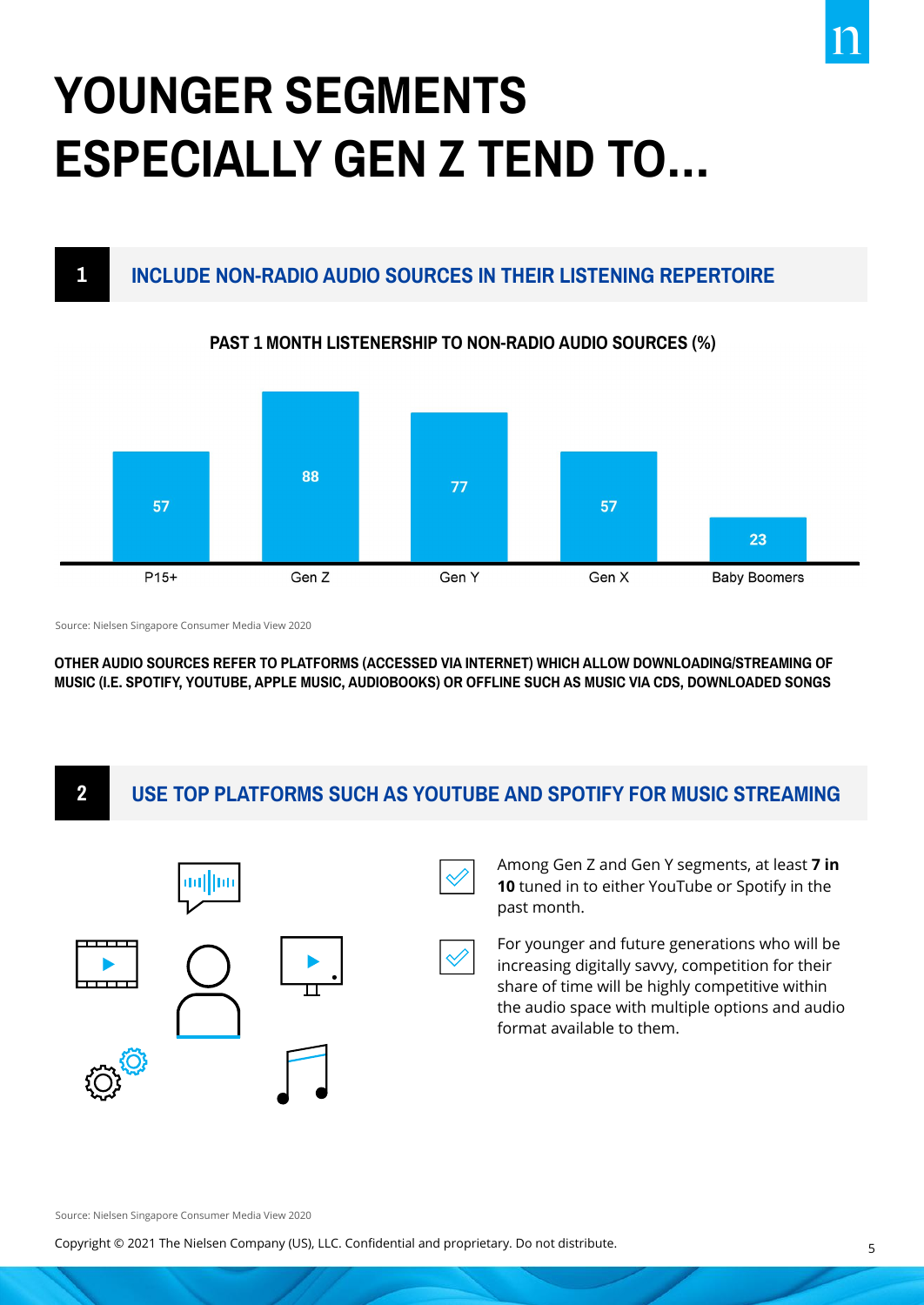### **APPENDIX**

### **ABOUT NIELSEN SINGAPORE CONSUMER & MEDIA VIEW STUDY**

The Nielsen Singapore Consumer & Media View Study was conducted between July 2019 to June 2020. The database consists of three components:

Media Index & Consumer Insights (surveyed among 4,833 adult respondents), and Digital Consumer (surveyed among 1,608 adult respondents who use the internet at least once a month). Results are weighted mainly by age, sex and race to be representative of the 4,310 ('000) people living in Singapore aged 15 and above.

### **ABOUT NIELSEN SINGAPORE AD INTEL**

Media coverage includes TV, Print (newspapers & magazines), Radio, Outdoor, and Digital. The ad spend is in Singapore Dollars and based on gross advertising expenditures in major media at published rate card values (excluding discount, bundled price, production cost, etc.). Information at time of print is accurate.

Digital ad spend coverage includes Desktop / Laptop / Mobile / Tablet for both Display and Video and excludes mobile apps, social media & sites that require login (i.e. premium / paid contents access), and search ads.

Media coverage includes Local radio stations based on Live/Broadcast programmes. The ad spend is in Singapore Dollars and based on gross advertising expenditures in major media at published rate card values (excluding discount, bundled price, production cost, etc.). Information at time of print is accurate.

Category grouping is based on Nielsen's discretion and categorization guidelines.

### **AD INTEL CATEGORY DEFINITION / SCOPE**

- **Government services:** Ministries, government bodies or organizations, government campaigns or public service announcements
- Petroleum products: Petroleum / fuel companies & brands
- **Pharmaceuticals:** Analgesics / Sedatives / Remedies, Cough / Cold & Sinus Remedies, Vitamins / Health Prep / Tonics
- Retail: Boutiques, Fashion outlets, Department stores, Retail / Shopping outlets
- **Other portals / internet:** Websites, Online / digital platforms including: e-commerce platforms, on-demand (audio, video), digital communication platforms, etc.